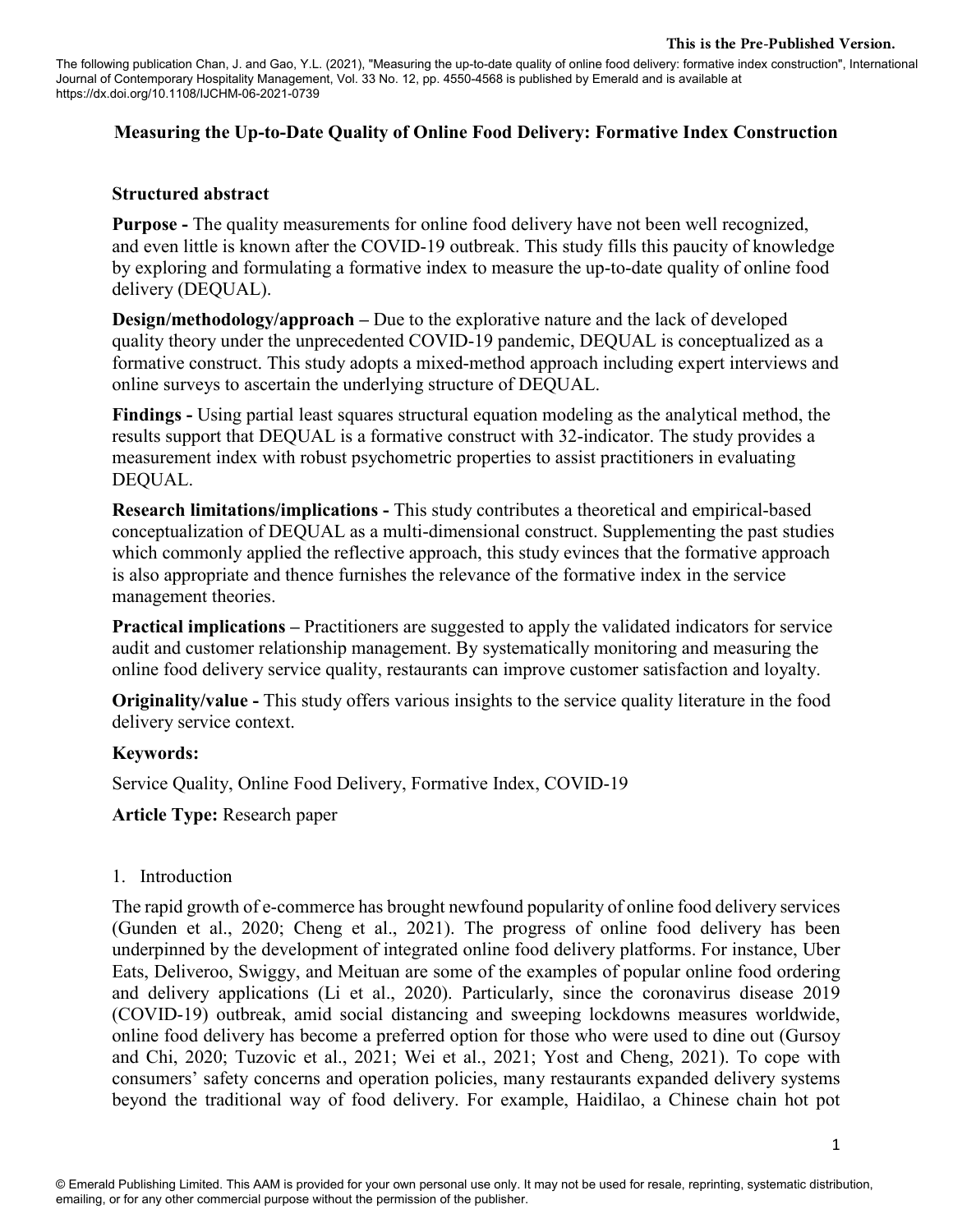restaurant famous for its attentive dine-in experience, launched its hot pot delivery service in New York (EaterNewYork, 2020). The Waldorf Hilton, a west-end hotel in London, provided a new afternoon tea home delivery service (The resident, 2020).

From on-premise to off-premise dining, smartphone apps have changed the way of dining and ordering (Kaur et al., 2021). Smartphone users are the main online consumers in the food and beverages (F&B) industry. An increase in the number of smartphone users signifies a substantial growth in online food delivery business. The world F&B e-commerce users reached 1.5 billion in 2019 and are expected to increase up to 800 million by 2024, with an average of 25% year-overyear growth (Businesswire, 2020). In particular, the worldwide online food delivery revenue is expected to show an annual growth rate (CAGR 2020–2024) of 7.5%, resulting in a projected market volume of US\$182,327 million by 2024 (Statista, 2020).

The extant literature indicated the relationship between service quality and customer loyalty in the F&B industry (Chin and Tsai, 2013; Dani, 2014). In the context of food delivery, many previous studies examined the mobile food delivery service; however, its academic interest is still in the early stages (Alalwan, 2020). Based on the extended unified theory of acceptance and use of technology, Alalwan (2020) explored factors affecting customer e-satisfaction and continued intention to reuse mobile food delivery apps. Built upon on the theory of planned behavior, Belanche et al. (2020) revealed that some of the variables (i.e., attitude toward the behavior, subjective norms) influence customer use intentions and word-of-mouth (WOM). Apart from using the behavioral models as the theoretical underpin, other researchers focused on the information system aspect to examine customer loyalty. For instance, Wang et al. (2019) adopted the DeLone and McLean Information system success model. They found that information quality, system quality, service quality, product quality, perceived price, and promotions influence consumers' eWOM and reuse intention of catering apps. These studies shared a common feature of model accentuation in lieu of measurements of construct. Thus, empirical explorations of online food delivery quality are deficient, and little is recognized about what it represents and how it should be assessed. Existing academic research lacks a clear conceptualization and rigorous service quality measurement of the online food delivery construct, resulting in unclear specific factors of online food delivery.

Online food delivery service is a complex process that involves multiple phases of interactions. From searching and order placement to payment and delivery, service providers need to ensure a smooth delivery of every phase to maintain customer satisfaction (Suhartanto et al., 2019). Nevertheless, extant scales accessing online food delivery quality are not inclusive enough, especially under the outbreak of COVID-19 pandemic. For instance, Kapoor and Vij (2018) created the measurement scale with four mobile app attributes (i.e. visual, information, navigational and collaboration design) focuses on the customer's usage moment while the subsequent variables, such as, privacy and system overall efficiency of online food delivery are not thoroughly covered. Alternatively, despite Wang et al. (2019) extended the E-service quality measuring the success of mobile catering apps to a broader scope, the three main constructs of information, system and service qualities are still not extensive enough for assessing today's online food delivery quality. In particular, since the outbreak of COVID-19 pandemic, not just more food delivery demand has increased, but also more options of take-away and sanitation protocols are employed (Baum et al., 2020; Chan et al., 2021). Hence, the current E-service quality scales without including all essential variables of the comprehensive online food delivery process and the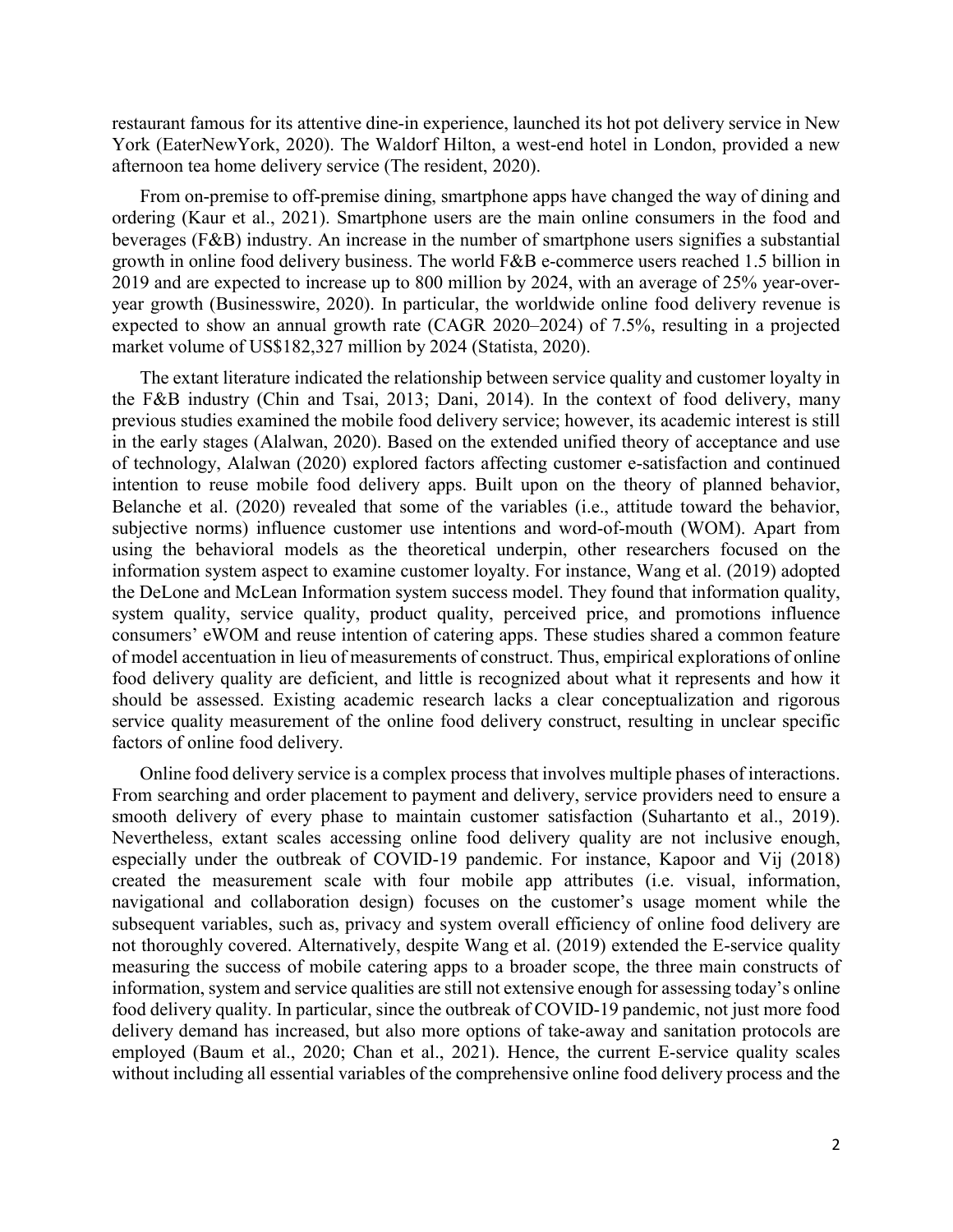alterations of COVID-19 pandemic are the research gaps calling for an updated E-service quality scale.

With the increasing demand and competition of the online food delivery market during the COVID-19 outbreak, customers' service quality perception toward food delivery becomes critical. In addition, as the pandemic has changed the landscape of food service delivery (Hwang and Choe, 2019; Cai and Leung, 2020; Choe et al., 2021), a systematic scale is needed for food service providers to gauge the service performance and for customers to evaluate their satisfaction. Hence, this study aims to fill the aforementioned knowledge gaps. Specifically, the objectives of this study are as follows:

- 1. Explore and develop a service quality index to effectively evaluate a customer's experience with online food deliveries.
- 2. Understand the latest consumer's perception of online food delivery service quality.
- 3. Predict customer satisfaction and loyalty toward the restaurant and delivery platform.
- 2. Literature Review
- 2.1 Conceptualization of online food delivery service

Online food delivery services refer to the Internet-based services through which customers order food and have it delivered to their doorsteps (Ray et al., 2019). Online food delivery has two divisions: restaurant-to-consumer delivery, which includes direct delivery of orders by the concerned restaurant, and platform-to-consumer delivery, which involves online delivery services provided by partner restaurants (Li et al., 2020). The restaurants themselves can take care of the delivery process in the restaurant-to-consumer delivery, whereas the platforms (e.g. Deliveroo, Uber Eats) handle the delivery process in the platform-to-consumer delivery. In either case, the online food delivery service provides convenience in food ordering and delivery.

Customers' experience with online food delivery is influenced by the food quality and eservice quality (Yeo et al., 2017; Annaraud and Berezina, 2020). Food quality refers to the overall fulfilment of customer needs for food (Ha and Jang, 2010). Customer satisfaction with the restaurant is influenced mostly by food quality (Sulek and Hensley, 2004), which is a major determinant of customer loyalty in casual dining (Mattila, 2001). Scholars empirically examined the food quality variables such as the presentation, taste, and freshness of the food (Namkung and Jang, 2007; Ha and Jang, 2010; Hanaysha, 2016). However, in the online food delivery context, a consensus on food delivery service quality and its constituent aspects is uncommon. E-service quality refers to the overall assessment of the excellence and quality that e-service provides on the Internet (Zeithaml et al., 2002). When ordering online food delivery, the customers' experience with e-service will affect their feelings toward the food purchased and loyalty (Suhartanto et al., 2019). Several researchers have examined the factors influencing the E-service quality of online food delivery in the mobile settings (Kapoor and Vij, 2018; Wang et al., 2019). Commonly, most of these existing E-service scales were developed based on the Technology Acceptance Model (TAM) that posits "attitude", "perceived usefulness" and "perceived ease of use" as the key elements in anticipating users' intention to use a new technology (Song et al., 2021). Considering the E-service quality for online food delivery is dependent on IT platform or third party primarily, and the process of online food delivery has become more challenging due to the outbreak of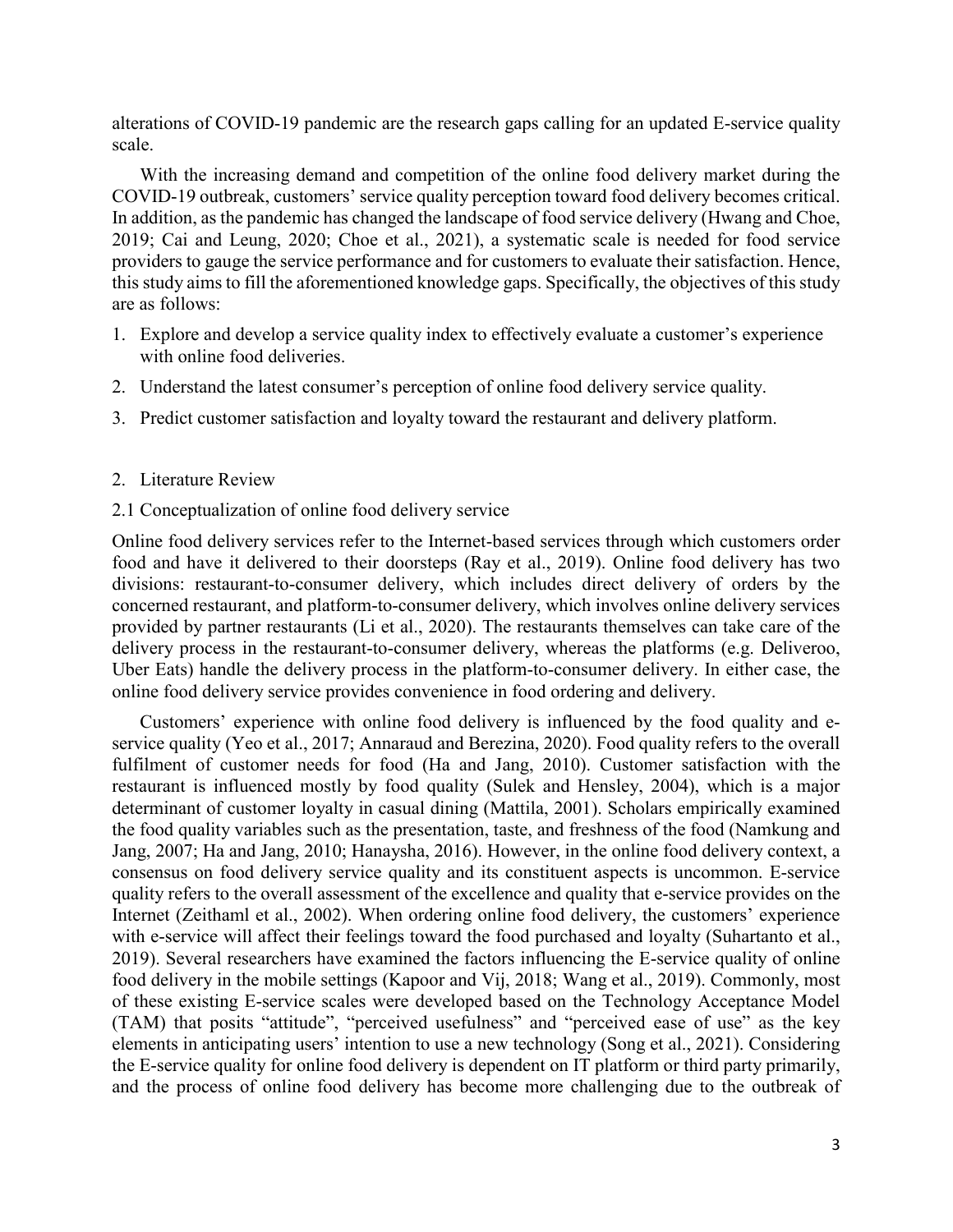COVID-19 pandemic (Chan et al., 2021), an up-to-date E-service quality scale with empirical validation is needed for today's online food delivery.

Based on the above-mentioned premise, the current study proposes that the online food delivery service quality comprises the customer's online food ordering experience with mobile apps, service quality and food quality. The evaluation of such experience will determine customer's satisfaction and behavioral intentions.

## 2.2 Dimensions of online food delivery quality

## 2.2.1 Food Quality

In order to determine food quality, Namkung and Jang (2007) proposed that the factors of the variety of the menu, food presentation, healthiness, taste, freshness, and food temperature are related. When assessing the influence of customers' food satisfaction and their intention to return, Ha and Jang (2010) suggested that food attributes of taste, nutrition, and variety are apposite. Similarly, Liu et al. (2017) utilized the menu, presentation, size, and variety as indicators of the quality of restaurant food. Evidently, past literature commonly examined food quality based on the restaurant proposition. However, different from the food delivery, the restaurant's physical setting has significantly affected customer satisfaction toward food quality and their repeat-patronage intentions (Sulek and Hensley, 2004). Recent studies discovered that consumer expectations and perceptions of food quality and service quality were found to be significantly different in robotdelivery, human-delivery and carry-out modes of off-premise restaurants (Cha, 2020; Christou et al., 2020; Byrd et al., 2021; Ivanov and Webster, 2021). With the characteristics of food delivery service compared to the food served in a restaurant (He et al., 2019), the variables of food presentation, temperature, and freshness are considered as the components of food quality.

# 2.2.2 Service Quality

Service quality is described as the discrepancy between expected and perceived services (Zeithaml et al., 2002). Based on the expectation-(dis)confirmation theory, Parasuraman et al. (1988) developed SERVQUAL to measure customer perception of service quality. The 22-item instrument categorizes service quality into five components, namely, tangibles, reliability, responsiveness, assurance, and empathy. Adapting SERVQUAL, Stevens et al. (1995) created the 40-item instrument DINESERV to assess customers' perceptions of restaurant service quality. Accordingly, tangibles refer to a restaurant's interior design and appearance of staff. Then, reliability involves freshness and temperature of the food, correct billing, and receiving ordered food. Responsiveness relates to staff assistance with the menu and prompt response to customers' needs and requests. Moreover, assurance pertains to customers' confidence that the food is not contaminated without fear of safety. Finally, empathy refers to providing personalized attention to customers or by being sympathetic toward customers' problems (Marković et al., 2010). However, DINESERV, which is used for restaurant service quality analysis, is not applicable for food delivery services. For instance, the physical environment, staff interaction with employees, and individual attention are not evident for online food delivery. Hence, we base our measurement scale on the fundamental SERVQUAL and DINESERV to capture the preliminary dimensions of service quality in the food delivery context (See Table 1).

## 2.2.3 E-service Quality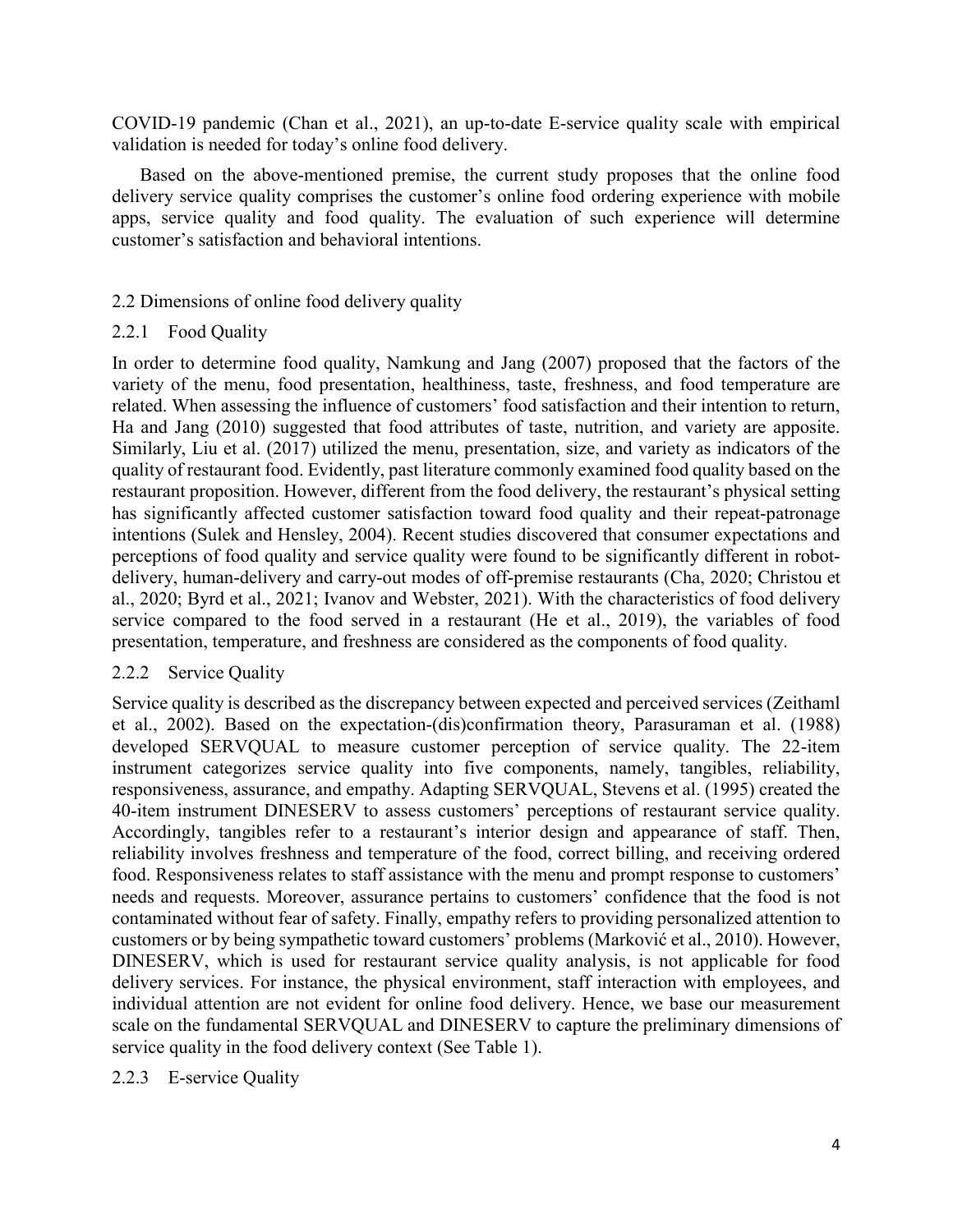As aforementioned the E-service Quality of online food delivery is a thorough process involving IT applications, employees and cash flow payment variables (Suhartanto et al., 2019). With the extensive nature, Huang et al. (2015) created a scale named M-S-QUAL with five dimensions, that is, efficiency, fulfillment, privacy, contact, and responsiveness to assess mobile commerce service quality in the retail context. Although all developed measurements are still applicable for the contemporary online food delivery, it is noteworthy that the E-service quality of today's online food delivery has become more exacting due to the outbreak of COVID-19 pandemic. Several recent studies have confirmed that more take-away options and sanitation protocols are available after the outbreak of COVID-19 pandemic (Jiang and Wen, 2020; Chan et al., 2021; Kim et al., 2021). For example, during COVID-19 pandemic, the third party food delivery apps provided more options for groceries delivery service and strengthened strict adherence to hygiene standards and contactless delivery process to ensure minimal exposure during delivery (Yang et al., 2020; Kumar and Shah, 2021). All of these new initiatives are associated with the E-service quality from what and when consumers ordered online to the exact delivery and time. Due to the increasing demand and more complicated procedures involved in the online food delivery transactions, indicators including delivery time under the construct of fulfillment, the overall online food delivery system efficiency and the more specific indicators about personal and instant communication with provider should be considered for E-service quality.

#### 2.3 Conceptualization of formative DEQUAL

Based on the above-mentioned premises, the index of food delivery quality has emerged as an important topic for F&B marketing scholars. In response to this call, this research aims to develop a measurement scale for food delivery quality, namely, up-to-date quality of online food delivery (DEQUAL). The study delineates that food delivery includes two segments: restaurant-toconsumer and platform-to-consumer. Food delivery comprises the customer's online ordering experience from either the website or mobile apps and food quality. The chronological stance is that the perception of DEQUAL is the antecedent, prior to satisfactory perception and behavioral intentions of repurchase.

Founded on the explorative nature and conceptualization, the present study puts forward formative indicators as the assessment structure of DEQUAL. In any case, formative and reflective indicators are two distinguished concepts. The reflective indicators are caused by the construct, which is represented as single-headed arrows pointing from the latent construct outward to the indicator variables (Hair et al., 2011). For any alteration of construct, the values of indicators change concurrently; thus, all the reflective indicators are highly correlated with one another (Hair et al., 2011). On the contrary, the formative indicators flow from the indicators to the construct, which means that the indicators cause an underlying construct (Hair et al., 2011). In the formative measurement, alterations in formative indicators are suggested to induce changes in their corresponding latent construct (Hair et al., 2011). In consequence, formative and reflective approaches are hypothetically and statistically different in interpreting the relationship between underlying indicators and constructs (Hair et al., 2011). Therefore, the Confirmatory factor analysis (CFA) used for measuring the reflective model with all reflective indicators is not applicable for the formative model (Hair et al., 2020).

Hypothesizing the formative indicators of DEQUAL, this study is justified in that all proposed indicators could potentially cause the latent constructs event if they are not necessarily correlated.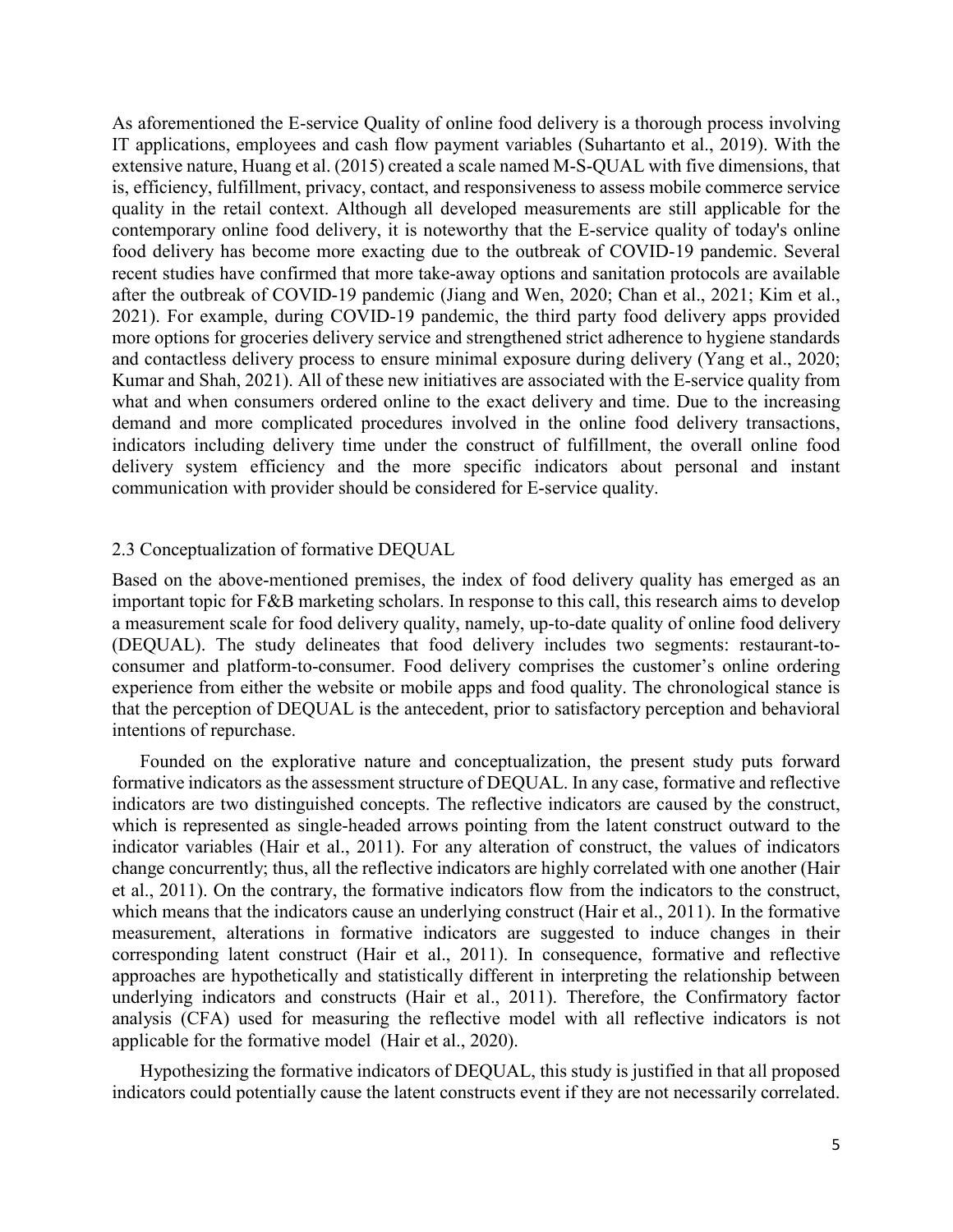This case is a logical consideration specifically that this study is exploring the latest DEQUAL during the COVID-19 outbreak. Furthermore, the perceived quality of the delivered food is considerably different from the food served in a restaurant. For instance, a restaurant provides various food delivery menu options, but using a disposal box would degrade the perceived quality of food presentation. Hence, two indicators of food quality represent food presentation, that is, visually attractive (FOOD1) and the restaurant offering a variety of menu items (FOOD2). These indicators are disconnected, establishing the formative approach for DEQUAL. Although the DEQUAL is defined in the formative basic, the reflective measures of satisfactory and repurchase intention are used for the assessment. Figure 1 presents the conceptual framework of the DEQUAL index model.

## 3. Methodology

To produce and verify an up-to-date instrument, the current study employed a sequentialexploratory approach of mixed-method (Creswell, 2009). Qualitative and quantitative methods of in-depth interviews and online questionnaires were utilized. Given that the research goals are in explorative essence with predicting key target constructs, partial least squares structural equation modeling (PLS-SEM) was used (Hair et al., 2011). To do so, this study followed the methods provided by Diamantopoulos and Winklhofer (2001) and Hair et al. (2019). Figure 2 presents the four-step development.

# 3.1. Step 1: Content specification

First, we specified the scope of the construct to delineate the content domain in a formative index (Diamantopoulos and Winklhofer, 2001). Through an extensive review of hospitality, food and beverage, and service marketing literature, the domain of DEQUAL was defined in three constructs: service quality, E-service quality, and food quality. With the explicit definitions of three domains, we then generated a set of preliminary indicators from the literature review for each construct. The construct of service quality had 23 items (Stevens et al., 1995), E-service quality had 13 items (Huang et al., 2015), and food quality had 6 items (Namkung and Jang, 2007). A total of 42 items were captured, pending further indicator specification. Table 1 presents all initial indicators.

# 3.2. Step 2: Indicator specification

Step two was to stipulate a census of indicators (Diamantopoulos and Winklhofer, 2001). Aiming to use the specific items as indicators to cover the entire scope of the construct, we conducted eight in-depth expert interviews. The interviewees were chosen based on their expertise in F&B which included having at least 5-year managerial experience in restaurants, teaching and practical experience in the disciplines of hospitality and tourism management, and experiences in either ordering or providing food deliveries in the past 6 months. The designated 6 months was with reference to the enduring memory retrieval from the study of Borovsky and Rovee - Collier (1990). Such timeframe was also adopted by Hwang and Kim (2021) for their recent study about online delivery system. A semi-structured interview was employed. Interviewees initially screened out the appropriate items describing DEQUAL from the 42 items in step 1 of content specification.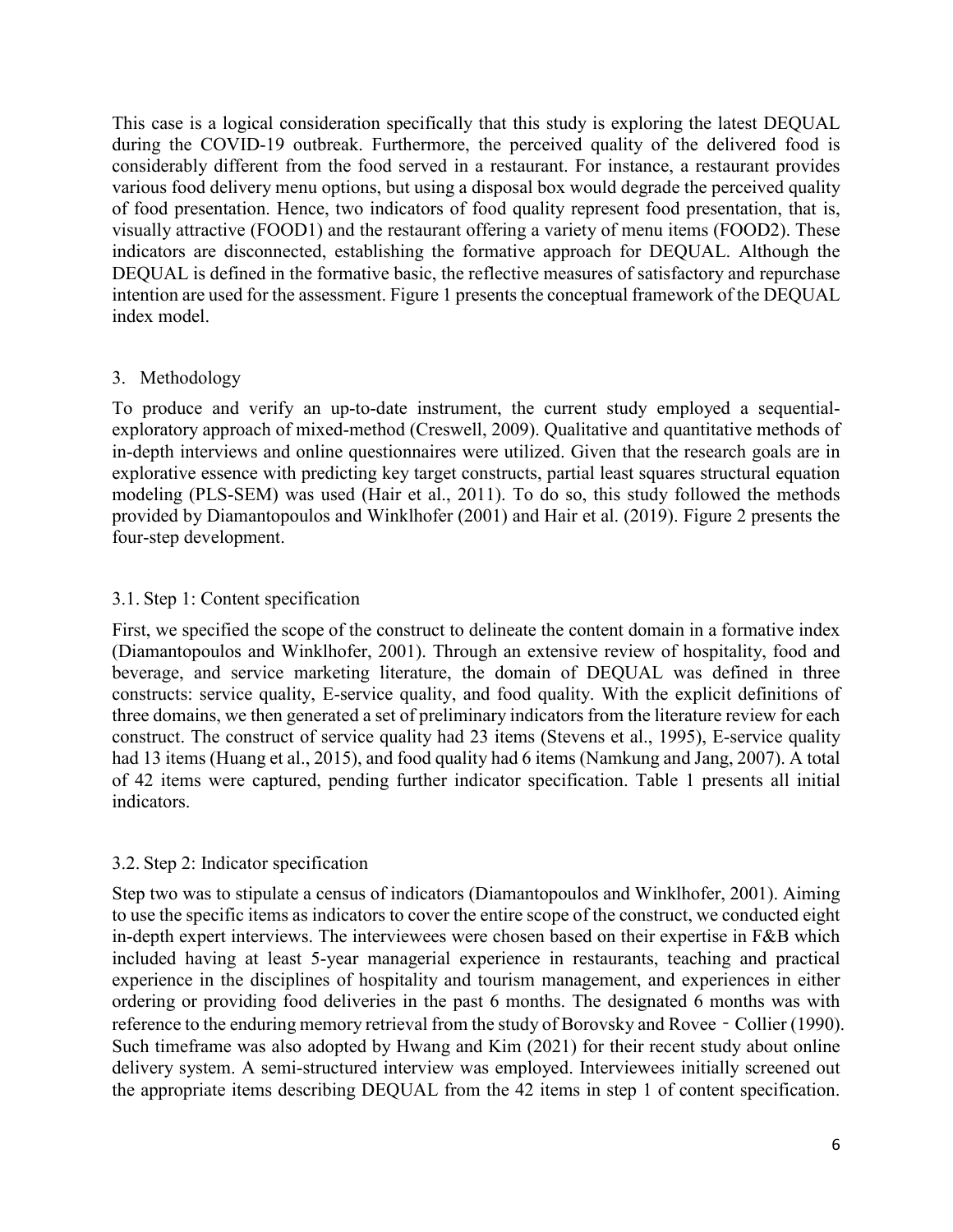Then, they were asked for any other item that they could come up with for DEQUAL examination. The average interview length was approximately 20 minutes. The audio interview recordings were transcribed for content analysis. The findings showed that seven items were inappropriate in this study, and no new item was suggested by the experts. Table 1 shows the deleted items marked with asterisk.

### 3.3. Step 3: Indicator collinearity

Given the formative measurement model, ensuring no multicollinearity is needed in step 3 (Diamantopoulos and Winklhofer, 2001). To accomplish this, an online pilot study was administered through Qualtrics, with a convenient sample of 150 students from a university in Hong Kong in November 2020. To start with, screening questions were applied to make certain participants' appropriateness to join. Participants must be older than 18 years old and have used food delivery apps for food delivery within 6 months. Among all the participants, 26.7% have used food delivery service within the past three days and 62.2% have used within the past one month. In addition, 44.4% of the participants indicated that they used the food delivery service over one time a week. We then asked the participants to indicate whether they agreed or disagreed with the 35 items with respect to the service dimensions they have experienced on a seven-point Likert scale (1 = strongly disagree and  $7$  = strongly agree).

For collinearity examination, the variance inflation factor (VIF) and outer weights were inspected using the SmartPLS (Hair et al., 2019). Bootstrapping of 5,000 replications was operated (Hair et al., 2011). Following Hair et al. (2019), three insignificant outer weights in Table 1 remarked with \*\* were removed. The remaining 32 indicators were then confirmed as the valid formative indicators with significant outer weights ( $p < 0.05$ ) and VIF <3 under the specific construct. The results of step 3 corroborated all question items used for the main study and general data collection completed hereafter. Results showed that all 32 indicators met the requirements, pending for the final examination of external validity.

## 3.4. Step 4: External validity

The final step was to examine the external validity (Diamantopoulos and Winklhofer, 2001). For this purpose, a formative measurement and structural model were sequentially assessed, following Hair et al. (2019). The formative measurement model can conjecture how much each indicator contributes to the formative construct, whereas the formative structural model assessment can test if the overall measurement model is satisfactory in its predictive power (Hair et al., 2019). Hence, combining two assessments fulfills the objectives of external validity. In addition, this study randomly grouped the overall sample into two samples for the assessments with the intention to enhance the generalization quality allied to the same function of prediction (Calder et al., 1982). With reference to the cross-validation method used by Woodside et al. (1989), the results of two split samples can test for predictive validity for a new scale development. Such method has also been used formative index construction for developing a new scale for memorable dining experience (Cao et al., 2019).

### 3.5. Main study data collection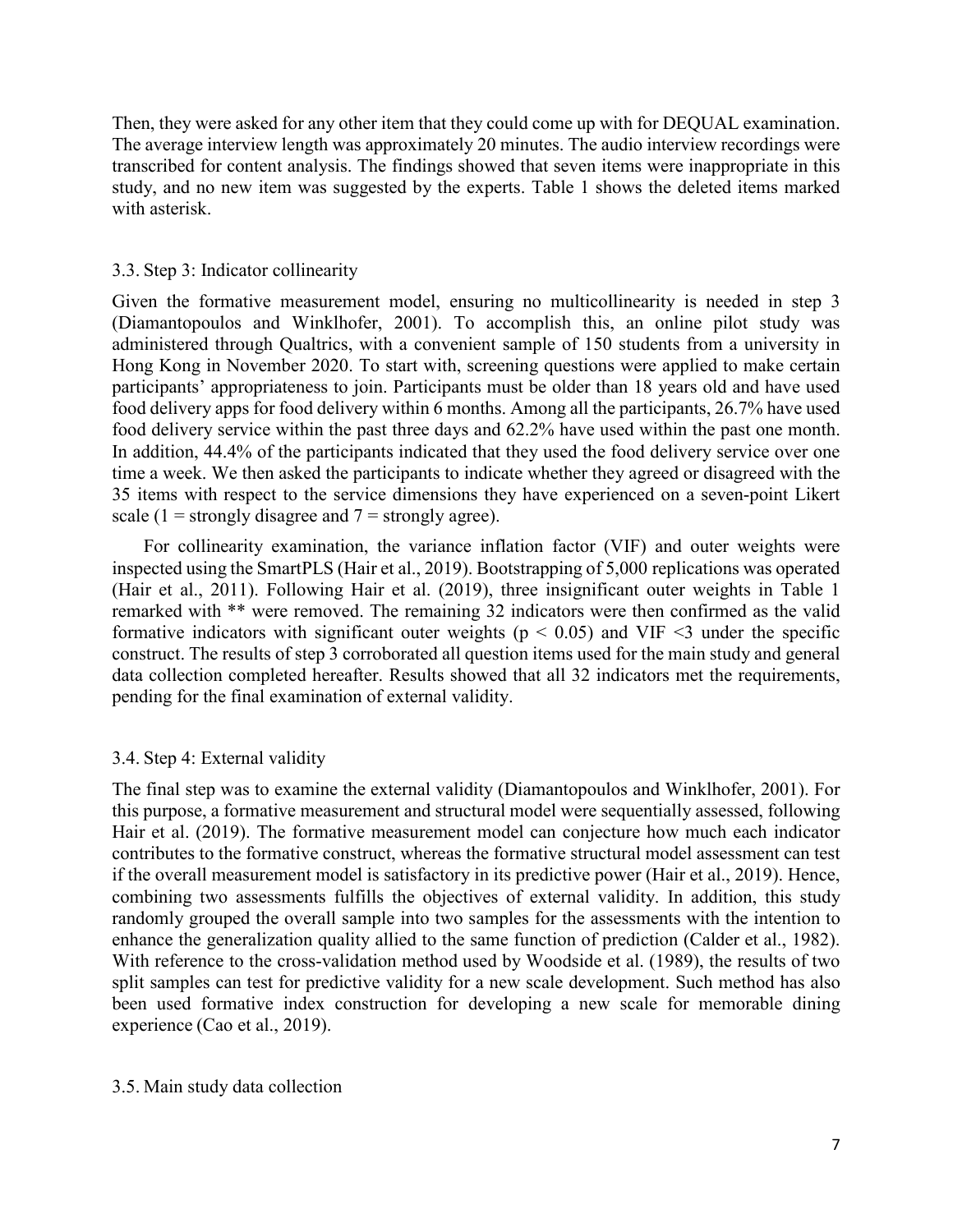Data were collected from Amazon Mechanical Turk (MTurk) for two days in November 2020 using a web-based questionnaire. A qualifying criterion was the same as the pilot study aforementioned in step 3. The target population was U.S. adults. The survey consisted of three parts. After consenting, participants answered preliminary questions regarding their online food delivery ordering experience (i.e., the most recent experience of ordering food delivery service online, the frequency of ordering food delivery service online, and the platforms used). Next, participants answered questions on a seven-point Likert scale regarding the service quality, the platform quality, food quality, their satisfaction, and behavioral intentions. Last, participants answered demographic questions.

Following the minimum sample size of 10 times empirical rule for each indicator (Hair et al., 2012), we purposively increased the sample size ratio to 15 times, striving for the additional precise index validation of the measurement model and higher predictive power of the structural model. Therefore, with the 32 indicators defined from step 3, at least 480 samples were needed. After the data screening of 500 participants, 485 valid questionnaires were received. In the step with four external validities, the overall sample ( $N = 485$ ) was split into two halves at random: Sample 1 (N  $= 243$ ) and Sample 2 (N  $= 242$ ) for further data analysis.

4. Result

# 4.1 Descriptive statistics

Table 2 displays the distribution of the participants' demographic characteristics generated by SPSS 26.0. The demographic data for participants ( $N = 485$ ) demonstrated that 41.6% of the participants were female and 58.4% were male. Moreover, 93.8% were aged between 21 and 60, 83.1% had a college degree or above, and 88.2% earned a yearly income between US\$20,000 and US\$99,999. This study found that all demographics from the two sub-samples showed a similar distribution as the original sample.

# 4.2 Formative measurement model assessment

Hair et al. (2019) noted that the formative measurement model includes four assessments, namely, convergent validity, indicator collinearity, statistical relevance, and significance of the indicator weights. The relationships of the indicators and their relevant inherent construct in measurement model was assessed using Smart PLS 3 in Sample 1 ( $N = 243$ ) and Sample 2 ( $N = 242$ ).

# 4.2.1 Convergent validity

The convergent validity of the formative measurement model was assessed using the redundancy test (Chin, 1998), wherein the formative–formative form of hierarchical factor model was proven. Considering this study focused on the relationships of the DEQUAL constructs, the convergent validity was appraised on the second-order level. The path coefficient between DEQUAL and the four-indicator reflective measurement of satisfactory for 0.827 and 0.803 of Samples 1 and 2 respectively. Both path coefficients of the two samples exceeded the minimum threshold of 0.8 in the redundancy analysis (Chin, 1998). Hence, the convergent validity was assured.

4.2.2 Indicators collinearity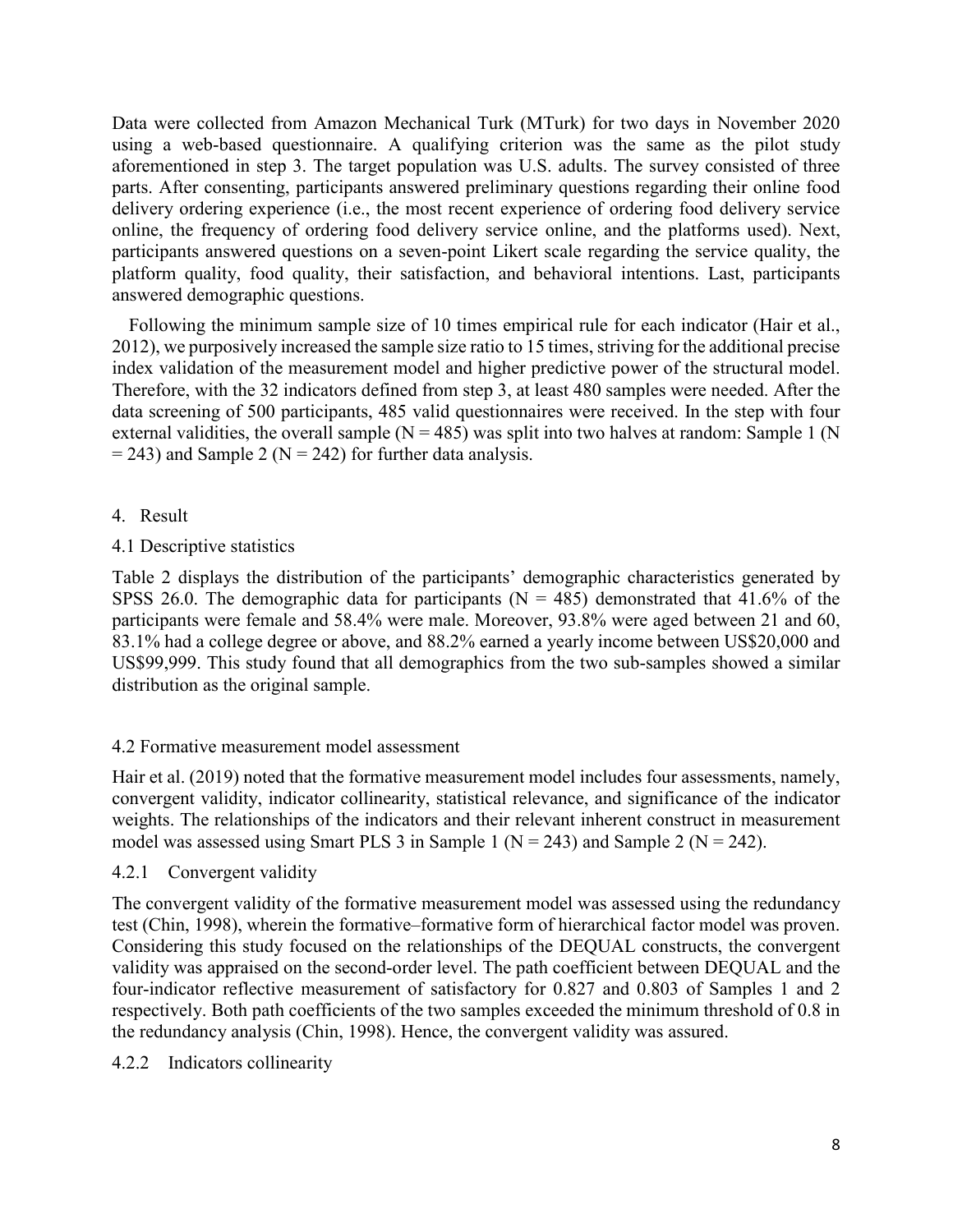After ensuring the convergent validity, the collinearity was checked both split samples. Hair et al. (2019) indicated that VIF values of five or above indicate critical collinearity issues among the indicators of formatively measured constructs and those close to three and lower are considered ideal. As presented in Table 3, the VIF values of all the indicators in Sample 1 ( $N = 243$ ) and Sample 2 ( $N = 242$ ) were close to and below three, indicating no collinearity problem for the formative measurement model.

### 4.2.3 Significance and relevance of indicator weights

Given the nonparametric method used in PLS-SEM, bootstrapping of 5,000 was used to assess the weights' statistical significance and relevance of the indicators (Chin, 1998). Results showed that the outer weights of all 32 indicators (Table 3) were positive and significant at  $p < 0.05$ . Given that the larger the significant weights, the more relevant the indicator, the positive outer weights prove its relevance, resulting in no item removal (Hair et al., 2019). Furthermore, for the indicator relevance, outer loadings of ≥0.50 are considered statistically significant and pertinent (Hair et al., 2019). Table 3 shows that all indicators met this standard, except for Tang\_5 that received 0.481 and 0.486 of two split samples, which were slightly lower than 0.5. However, Hair et al. (2019) stated that only when the outer weight and outer loading were insignificant, then the indicator should be considered to eliminate. Thus, the overall results support that no indicator should be removed for the DEQUAL index construction.

In this context an Exploratory Factor Analysis (EFA) used for discovering the factor structure of a measure and examining its internal reliability is not applicable for formative DEQUAL model (Jarvis et al., 2003). This is because the EFA has an assumption that all reflective items are correlated with reflective latent factors, while formative factors do not require items to be correlated (Jarvis et al., 2003).

#### 4.3 Formative structural model assessment

This assessment aims to verify the overall formative model's predictive relevance and accuracy. Three standard assessments, namely, the relevance of the path coefficients and statistical significance, the blindfolding-based cross-validated redundancy measure  $(Q^2)$ , and the coefficient of determination  $(R^2)$ , are required (Hair et al., 2019). First, the path coefficients were tested on the second-order level between DEQUAL and each dimension. Figure 3 displays all the positive path coefficients of each construct. Service quality has the most significant contribution to DEQUAL, followed by E-quality and lastly food quality. The results of Samples 1 and 2 denoted that all path coefficients were significant at the 0.01 level. Hence, supported by the statistics, all three dimensions considerably relate to DEQUAL, which also contribute to the reflective measures of satisfaction and repurchase intention. Second, the  $R^2$  values from 0.50 to 0.75 can be considered moderate to substantial, and  $R^2$  ranging from 0 to 1 with higher values indicates a greater explanatory power and predictive accuracy (Hair et al., 2019). Figure 3 shows that the  $\mathbb{R}^2$  value under DEQUAL of split samples was 1, whereas the reflective measure of satisfactory and repurchase intention all received more than 0.50. Therefore, all  $\mathbb{R}^2$  values represented at least moderate to substantial predictive accuracy and explanatory power of each construct. In particular, the robust value of  $R^2$  for DEQUAL signified its strong prediction power. Third, by applying the blindfolding procedure, the  $Q^2$  value of DEQUAL was 0.408 and 0.381; the reflective measure of satisfactory was 0.421 and 0.385; and the repurchase intention was 0.479 and 0.445 for Samples 1 and 2, respectively, depicting medium to large predictive relevance of the PLS-path model. Lastly,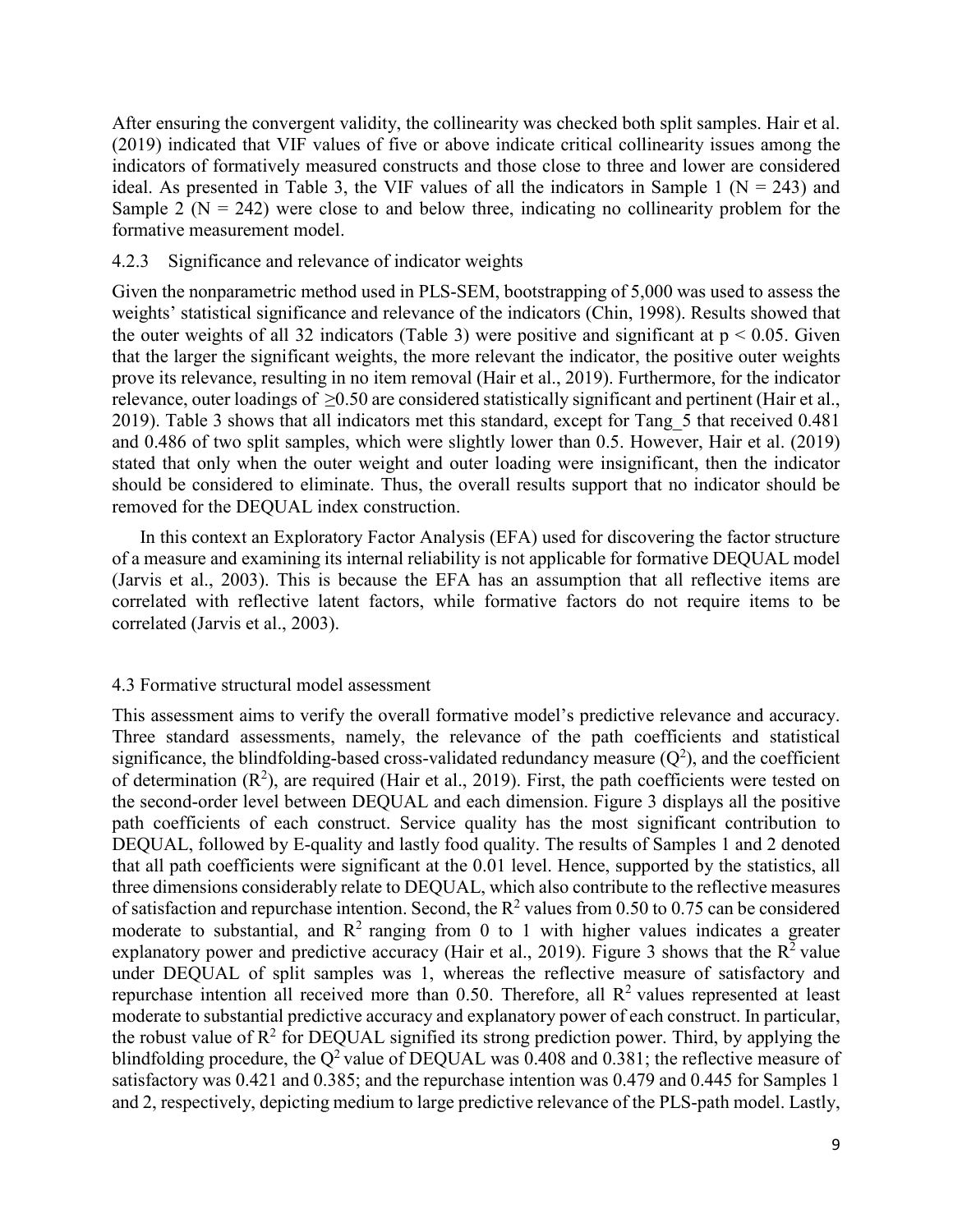an evaluation for the second-order measurement model results from the Sample 1 and Sample 2 was carried out, as presented in Table 4. In sum, this assessment empirically validated the formative structure of the 32-indicator elucidation. The DEQUAL formative index was confirmed across sub-samples.

### 5. Discussion and Conclusions

Online food delivery has been proliferating since the global trend toward e-commerce and notably the changing social behaviors owing to the COVID-19 pandemic. As the pandemic has subsisted and additional consumers have acclimated to this dining format, we believe that consumers continue to be more reliant on this service even when the pandemic is over. Henceforth, the research question pertaining to the up-to-date consumers' service quality assessment toward online food delivery has yet been addressed. By constructing the formative DEQUAL index, this study answers all of these questions and provides theoretical and practical insights into the hospitality industry.

Online food delivery service quality consists of multiple dimensions, including characteristics of the traditional service quality, e-service quality, and food quality. Given that the previous literature could not cover these multi-dimensional service attributes, the current research reviewed key studies and extracted the three dimensions to capture the online food delivery service quality. The formative DEQUAL index consists of 32 indicators within three key dimensions. Specifically, service quality includes the traditional items of SERVQUAL (Stevens et al., 1995; Zeithaml et al., 2002; Marković et al., 2010). E-quality includes efficiency, fulfillment, privacy, and contact dimensions (Zeithaml et al., 2002; Ding et al., 2011; Huang et al., 2015). Food quality includes visual attractiveness, variety, temperature, and healthiness of the food (Namkung and Jang, 2007; Ha and Jang, 2010).

According to the PLS-SEM results, DEQUAL has a significant relationship with customer satisfaction and repurchase intention. This result reflected that the DEQUAL model has a robust predictive power for investigating consumer's satisfaction and repurchase intention. As a supplement to the past studies showing the similar result of the correlated relationship of satisfaction and repurchase (Suhartanto et al., 2019; Yeo et al., 2021), the current results specifically exhibited that the DEQUAL has a stronger influence on repurchase intention than satisfaction. Although the outer loadings of both constructs are high, the overall result revealed that consumers have higher inclination to purchase again with the restaurant and the food delivery company. Comparatively, among all high satisfaction indicators, consumers have slightly lower satisfaction on enjoying the purchasing process from apps or site. Combining various results of this study, the model of DEQUAL can be further decomposed into theoretical and practical contributions.

## 5.1 Theoretical Implications

Theoretically, this study contributes to the hospitality service literature by exploring the underlying structure of DEQUAL, which is the second-order formative construct. Supplementing the past literature on SERVQUAL (Zeithaml et al., 2002), DINSERV (Stevens et al. (1995), E-service quality (Huang et al. (2015), and food quality (Namkung and Jang (2007), this study provides a theoretical and empirical-based conceptualization of the multi-dimensional construct of DEQUAL.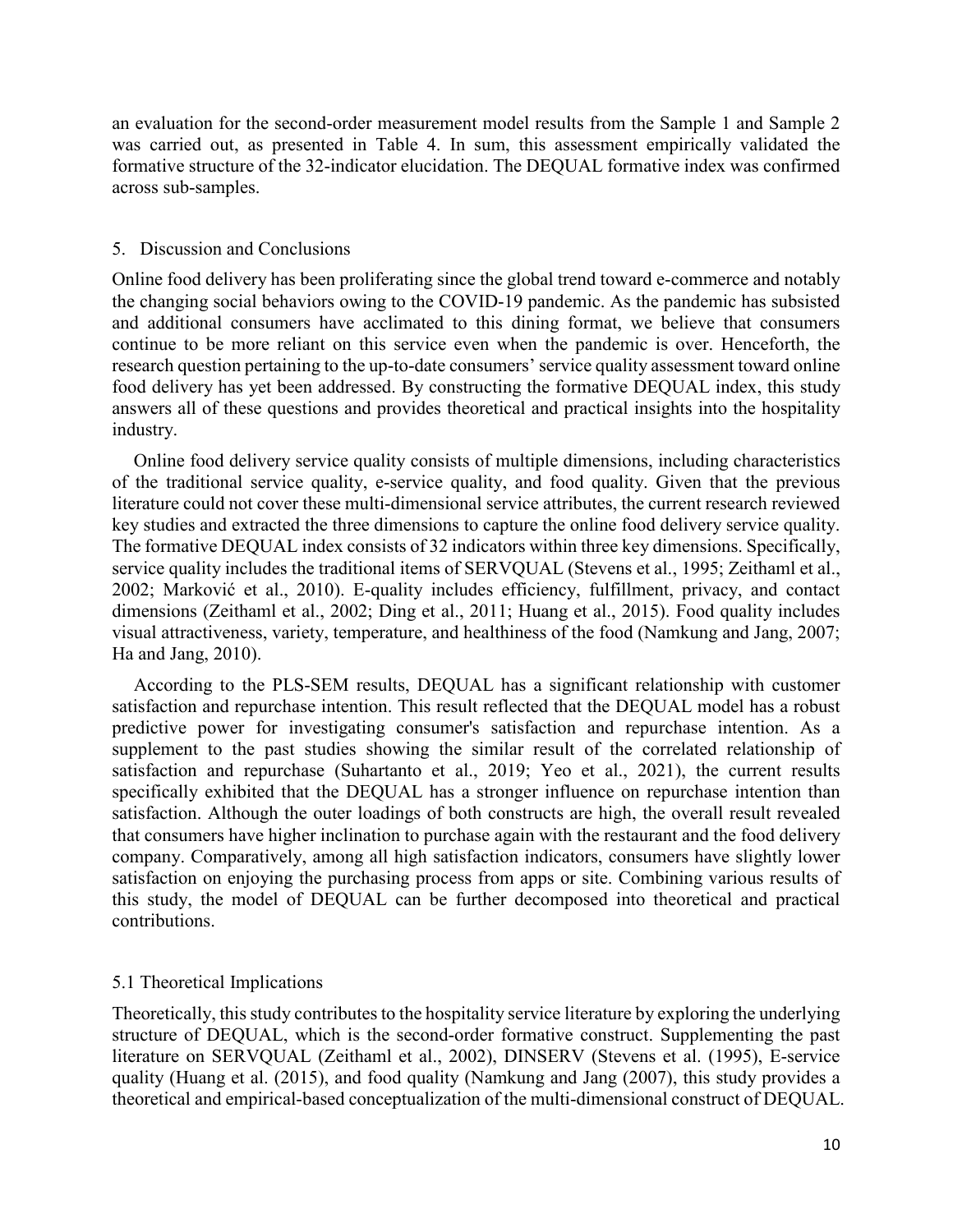It identified the key components of online food delivery service consisting of service quality, Equality and food quality. In addition, our findings suggest the downstream consequences of the DEQUAL – satisfaction and repurchase intention. These findings support the notion that satisfaction derives from the evaluation of service performance and results in repurchase intention in the online food delivery service context (Oliver, 1980; Kim et al., 2009).

 The majority of the past studies shared the common approach of applying the reflective measurement. The reflective approach, which accentuates that indicators under a specific construct must be correlated, has been frequently adopted (Cenfetelli and Bassellier, 2009; Ahn and Kwon, 2021). Alternatively, the present study argues that the formative approach is a more appropriate mode for examining DEQUAL that is rested on the explorative basic since the unprecedented COVID-19 pandemic. Moreover, the conceptualization of DEQUAL is still in the incipient stage. This study thence furnishes the relevance of the formative index in the service management literature, inspiring more academic researchers to implement the formative approach when appropriate. On this basis, apart from explanatory power, this study further advocates that the significance of predictive power should be accentuated although the conflation between these two is common (Shmueli, 2010). Despite this study offering predictive and explanatory results, the formative approach using the PLS-SEM is accredited for its strong predictive power (Hair et al., 2011). From the theoretical standpoint, predictive power is evaluated using metrics computed from a holdout set or cross-validation, whereas explanatory power is measured through strength-of-fit that refers to a causal theoretical model, testing the causal hypotheses (Shmueli and Koppius, 2011). In brief, predictive power focuses on the accuracy of indicators, whereas explanatory power centers on the strength of association indicated by a statistical model (Kalampokis et al., 2013). Both indicators and models are intertwined for the entire research development. Although most of the referred research tends to highlight the overall model fitness, the present study promotes that the accentuation of indicator quality is also fundamental in exploration study particularly in its strengthened predictive power (Hair et al., 2011).

#### 5.2 Practical Implications

The current study proposes numerous practical suggestions for restaurant service quality management. Primarily, the 32-indicator index serves as an effective instrument for restaurant managers who offer online delivery services to evaluate the service quality. The DEQUAL can be used in customer surveys, mystery shopping, or service auditing to assess the food delivery service quality and improve customer satisfaction. As the indicators in the DEQUAL revolve around the online food delivery experience, the DEQUAL survey can provide particular insights on which specific area of the service experience needs improvement. By learning from the DEQUAL results, restaurant managers can target the service defects accurately and carry out service improvement plans efficiently.

 Customer relationship management (CRM) is critical to the success of service industry. Using the DEQUAL survey to regularly assess the service quality can not only monitor and improve the restaurant's service, it can also signal the company's competiveness in maintaining customer satisfaction and customer relationship. Restaurant companies can put a link or QR code to the DEQUAL survey on a receipt to collect the data. By showing the care and efforts to strive for customer satisfaction, companies can differentiate themselves from their competitors.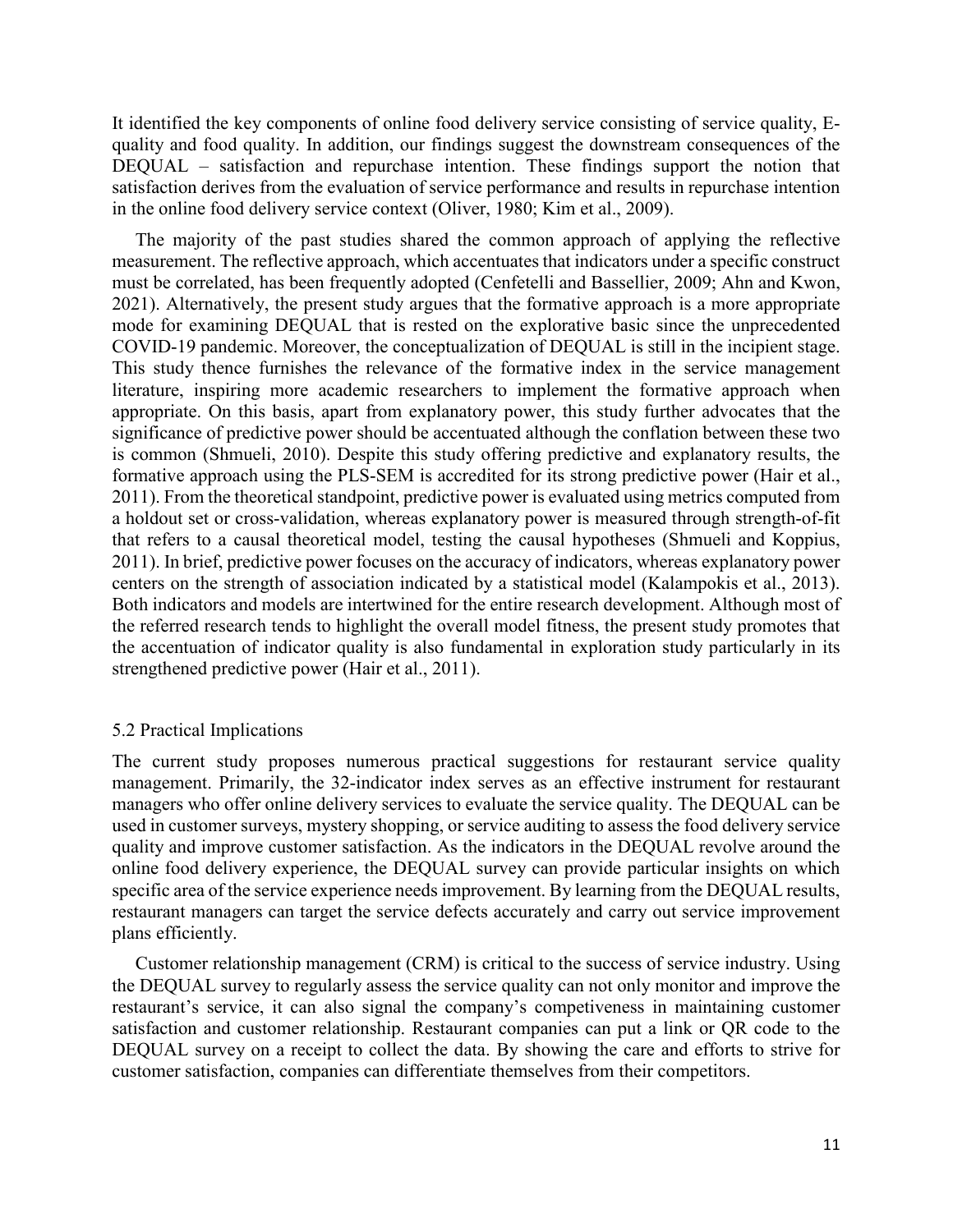Unlike the dine-in experience that emphasizes restaurant ambiance, value-added service, and exceptional food quality, food delivery concerns more about safety and efficiency. Thus, it is crucial for restaurant managers who supervise both dine-in service and delivery service to be aware of the differences in customer expectations. For instance, this study finds that although food quality is relatively uninfluential in DEQUAL compared with service quality and E-quality, consumers consider food temperature as the most vital attribute in addition to attractive presentation and taste. In addition, in order to strive for a more satisfactory online food delivery process, we also recommend food delivery apps or sites designers to spend more effort on personalization. This is in line with the suggestions from Alalwan (2020) suggesting that a high level of personalized services when using food ordering apps can contribute to customer satisfaction. On the whole, the DEQUAL index not only provides a comprehensive set of indicators to evaluate and improve food delivery service quality, but also inspires managers to take additional measures to impress customers with better food delivery performance.

#### 6. Limitation and Future research

This study had several limitations, proposing avenues for future research. One of the limitations is that the application of DEQUAL is not everlasting. The study delineated the DEQUAL and collected data after the COVID-19 outbreak, and various uncertainties occur afterward. For example, when the government continues to ban dine-in meals, online food delivery is the only option, making it a factor influencing DEQUAL. Besides, given that different food has varying safe temperature standards, instead of the general question about delivered food temperature, additional questions of how different types of food and its temperature should be considered. Therefore, future research can cross-validate the findings with different types of cuisine. Similarly, as illustrated, this study adopted the formative approach owing to the undeveloped theory predicated on the unexampled COVID-19 pandemic. Thus, hereafter with this developed DEQUAL index model, researchers are encouraged to conduct similar research using the reflective approach. The comparative results of both are potential for additional academic insights. Last, this study mainly relies on the responses from U.S. consumers. The results might not be generalizable to food delivery services in different cultures. On this point, future research is advised to extend this study to other demographics for further exploration of cultural variance in online food delivery.

#### Reference

- Ahn, J., and Kwon, J. (2021). Examining the relative influence of multidimensional customer service relationships in the food delivery application context. *International Journal of Contemporary Hospitality Management, 33*(3), 912-928.
- Alalwan, A. A. (2020). Mobile food ordering apps: An empirical study of the factors affecting customer e-satisfaction and continued intention to reuse. *International Journal of Information Management, 50*, 28-44.
- Annaraud, K., and Berezina, K. (2020). Predicting satisfaction and intentions to use online food delivery: What really makes a difference? *Journal of foodservice business research*, 1-19.
- Baum, T., Mooney, S. K., Robinson, R. N., and Solnet, D. (2020). COVID-19's impact on the hospitality workforce–new crisis or amplification of the norm? *International Journal of Contemporary Hospitality Management, 32*(9), 2813-2829.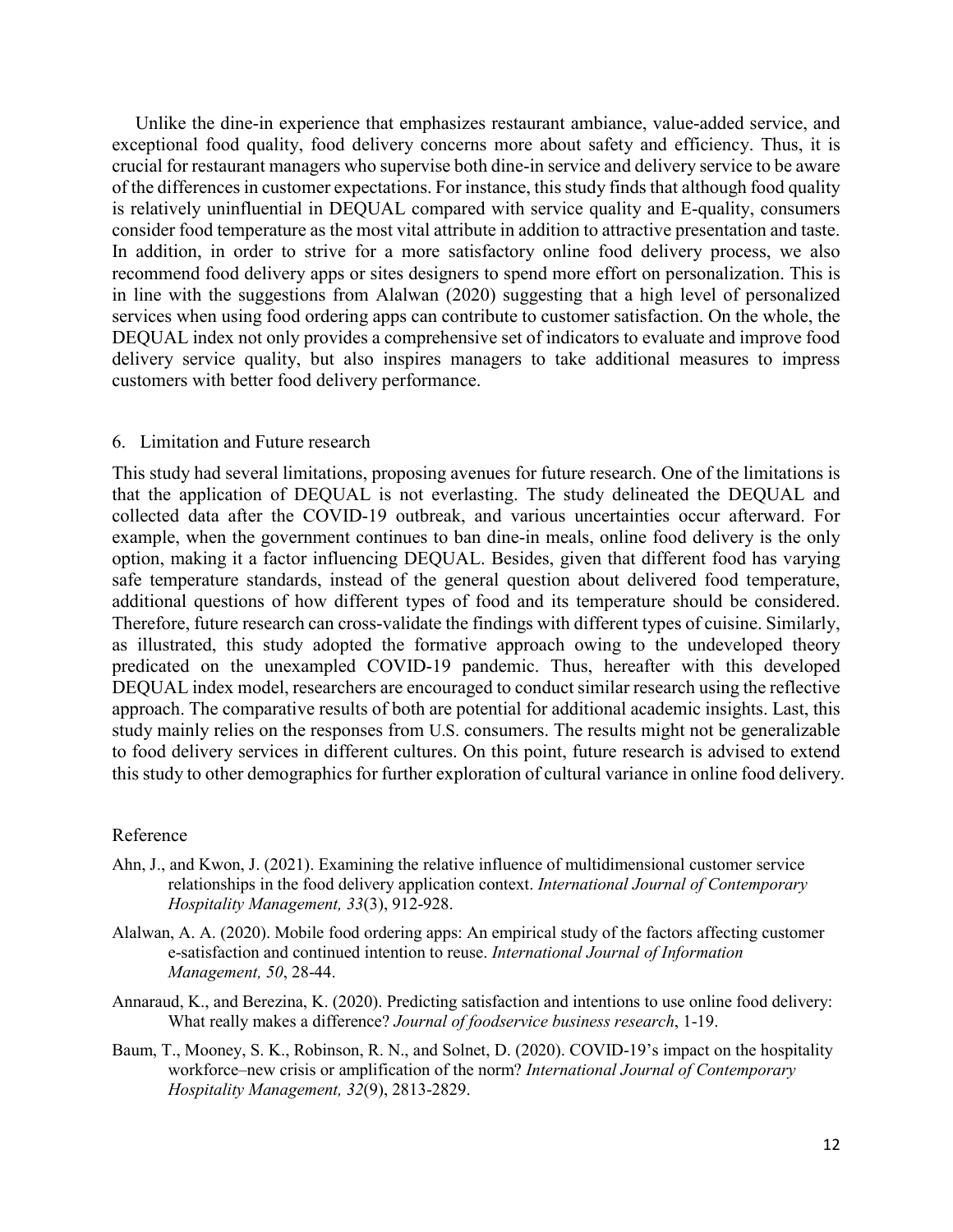- Belanche, D., Flavián, M., and Pérez-Rueda, A. (2020). Mobile Apps Use and WOM in the Food Delivery Sector: The Role of Planned Behavior, Perceived Security and Customer Lifestyle Compatibility. *Sustainability, 12*(10), 4275.
- Borovsky, D., and Rovee Collier, C. (1990). Contextual constraints on memory retrieval at six months. *Child development, 61*(5), 1569-1583.
- Businesswire. (2020). Global Online Food Delivery Services Market (2020 to 2030) COVID-19 Growth and Change - ResearchAndMarkets.com. Retrieved from [https://www.businesswire.com/news/home/20200511005687/en/Global-Online-Food-Delivery-](https://www.businesswire.com/news/home/20200511005687/en/Global-Online-Food-Delivery-Services-Market-2020)[Services-Market-2020](https://www.businesswire.com/news/home/20200511005687/en/Global-Online-Food-Delivery-Services-Market-2020)
- Byrd, K., Fan, A., Her, E., Liu, Y., Almanza, B., and Leitch, S. (2021). Robot vs human: expectations, performances and gaps in off-premise restaurant service modes. *International Journal of Contemporary Hospitality Management, Ahead-of-prin*(Ahead-of-prin), Ahead-of-prin.
- Cai, R., and Leung, X. Y. (2020). Mindset matters in purchasing online food deliveries during the pandemic: The application of construal level and regulatory focus theories. *International Journal of Hospitality Management, 91*, 102677.
- Calder, B. J., Phillips, L. W., and Tybout, A. M. (1982). The concept of external validity. *Journal of consumer research, 9*(3), 240-244.
- Cao, Y., Li, X. R., DiPietro, R., and So, K. K. F. (2019). The creation of memorable dining experiences: formative index construction. *International Journal of Hospitality Management, 82*, 308-317.
- Cenfetelli, R. T., and Bassellier, G. (2009). Interpretation of formative measurement in information systems research. *MIS quarterly*, 689-707.
- Cha, S. S. (2020). Customers' intention to use robot-serviced restaurants in Korea: relationship of coolness and MCI factors. *International Journal of Contemporary Hospitality Management, 32*(9), 2947-2968.
- Chan, J., Gao, Y., and McGinley, S. (2021). Updates in service standards in hotels: how COVID-19 changed operations. *International Journal of Contemporary Hospitality Management, 33*(5), 1668-1687.
- Cheng, C.-C., Chang, Y.-Y., and Chen, C.-T. (2021). Construction of a service quality scale for the online food delivery industry. *International Journal of Hospitality Management, 95*, 102938.
- Chin, J.-B., and Tsai, C.-H. (2013). Developing a service quality evaluation model for luxurious restaurants in international hotel chains. *Total Quality Management & Business Excellence, 24*(9- 10), 1160-1173.
- Chin, W. W. (1998). The partial least squares approach to structural equation modeling. *Modern methods for business research, 295*(2), 295-336.
- Choe, J. Y. J., Kim, J. J., and Hwang, J. (2021). Perceived risks from drone food delivery services before and after COVID-19. *International Journal of Contemporary Hospitality Management, 33*(4), 1276-1296.
- Christou, P., Simillidou, A., and Stylianou, M. C. (2020). Tourists' perceptions regarding the use of anthropomorphic robots in tourism and hospitality. *International Journal of Contemporary Hospitality Management, 32*(11), 3665-3683.
- Creswell, J. W. (2009). Editorial: Mapping the Field of Mixed Methods Research. *Journal of Mixed Methods Research, 3*, 95-108.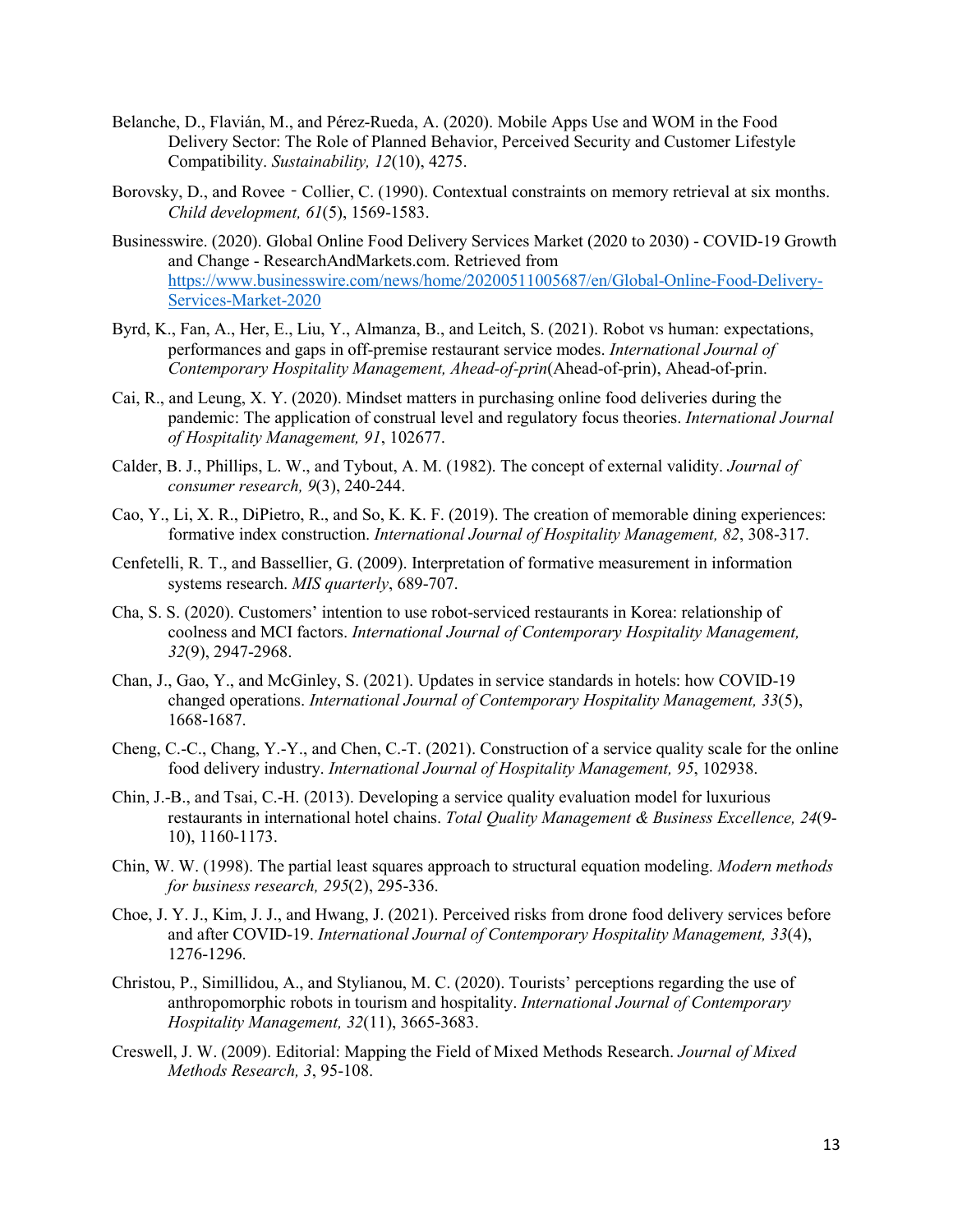- Dani, V. (2014). Measuring customer satisfaction for F&B chains in Pune using ACSI Model. *Procediasocial and behavioral sciences, 133*, 465-472.
- Diamantopoulos, A., and Winklhofer, H. M. (2001). Index construction with formative indicators: An alternative to scale development. *Journal of marketing research, 38*(2), 269-277.
- Ding, D. X., Hu, P. J.-H., and Sheng, O. R. L. (2011). e-SELFQUAL: A scale for measuring online selfservice quality. *Journal of Business Research, 64*(5), 508-515.
- EaterNewYork. (2020). Chinese Restaurants Scramble to Add New Delivery Services to Combat Coronavirus Fears. Retrieved from [https://ny.eater.com/2020/3/3/21162073/chinese-restaurant](https://ny.eater.com/2020/3/3/21162073/chinese-restaurant-delivery-new-coronavirus)[delivery-new-coronavirus](https://ny.eater.com/2020/3/3/21162073/chinese-restaurant-delivery-new-coronavirus)
- Gunden, N., Morosan, C., and DeFranco, A. (2020). Consumers' intentions to use online food delivery systems in the USA. *International Journal of Contemporary Hospitality Management, 32*(3), 1325-1345.
- Gursoy, D., and Chi, C. G. (2020). Effects of COVID-19 pandemic on hospitality industry: Review of the current situations and a research agenda. *Journal of Hospitality Marketing & Management, 29*(5), 527-529.
- Ha, J., and Jang, S. S. (2010). Effects of service quality and food quality: The moderating role of atmospherics in an ethnic restaurant segment. *International Journal of Hospitality Management, 29*(3), 520-529.
- Hair, J. F., Howard, M. C., and Nitzl, C. (2020). Assessing measurement model quality in PLS-SEM using confirmatory composite analysis. *Journal of Business Research, 109*, 101-110.
- Hair, J. F., Ringle, C. M., and Sarstedt, M. (2011). PLS-SEM: Indeed a silver bullet. *Journal of Marketing theory and Practice, 19*(2), 139-152.
- Hair, J. F., Risher, J. J., Sarstedt, M., and Ringle, C. M. (2019). When to use and how to report the results of PLS-SEM. *European business review, 31*(1), 2-24.
- Hair, J. F., Sarstedt, M., Pieper, T. M., and Ringle, C. M. (2012). The use of partial least squares structural equation modeling in strategic management research: a review of past practices and recommendations for future applications. *Long range planning, 45*(5-6), 320-340.
- Hanaysha, J. (2016). Testing the effects of food quality, price fairness, and physical environment on customer satisfaction in fast food restaurant industry. *Journal of Asian Business Strategy, 6*(2), 31-40.
- He, Z., Han, G., Cheng, T., Fan, B., and Dong, J. (2019). Evolutionary food quality and location strategies for restaurants in competitive online-to-offline food ordering and delivery markets: An agent-based approach. *International Journal of Production Economics, 215*, 61-72.
- Huang, E. Y., Lin, S.-W., and Fan, Y.-C. (2015). MS-QUAL: Mobile service quality measurement. *Electronic Commerce Research and Applications, 14*(2), 126-142.
- Hwang, J., and Choe, J. Y. J. (2019). Exploring perceived risk in building successful drone food delivery services. *International Journal of Contemporary Hospitality Management, 31*(8), 3249-3269.
- Hwang, J., and Kim, J. J. (2021). Expected benefits with using drone food delivery services: its impacts on attitude and behavioral intentions. *Journal of Hospitality and Tourism Technology, ahead-ofprint*(ahead-of-print), ahead-of-print.
- Ivanov, S., and Webster, C. (2021). Willingness-to-pay for robot-delivered tourism and hospitality services–an exploratory study. *International Journal of Contemporary Hospitality Management, ahead-of-print* (ahead-of-print ).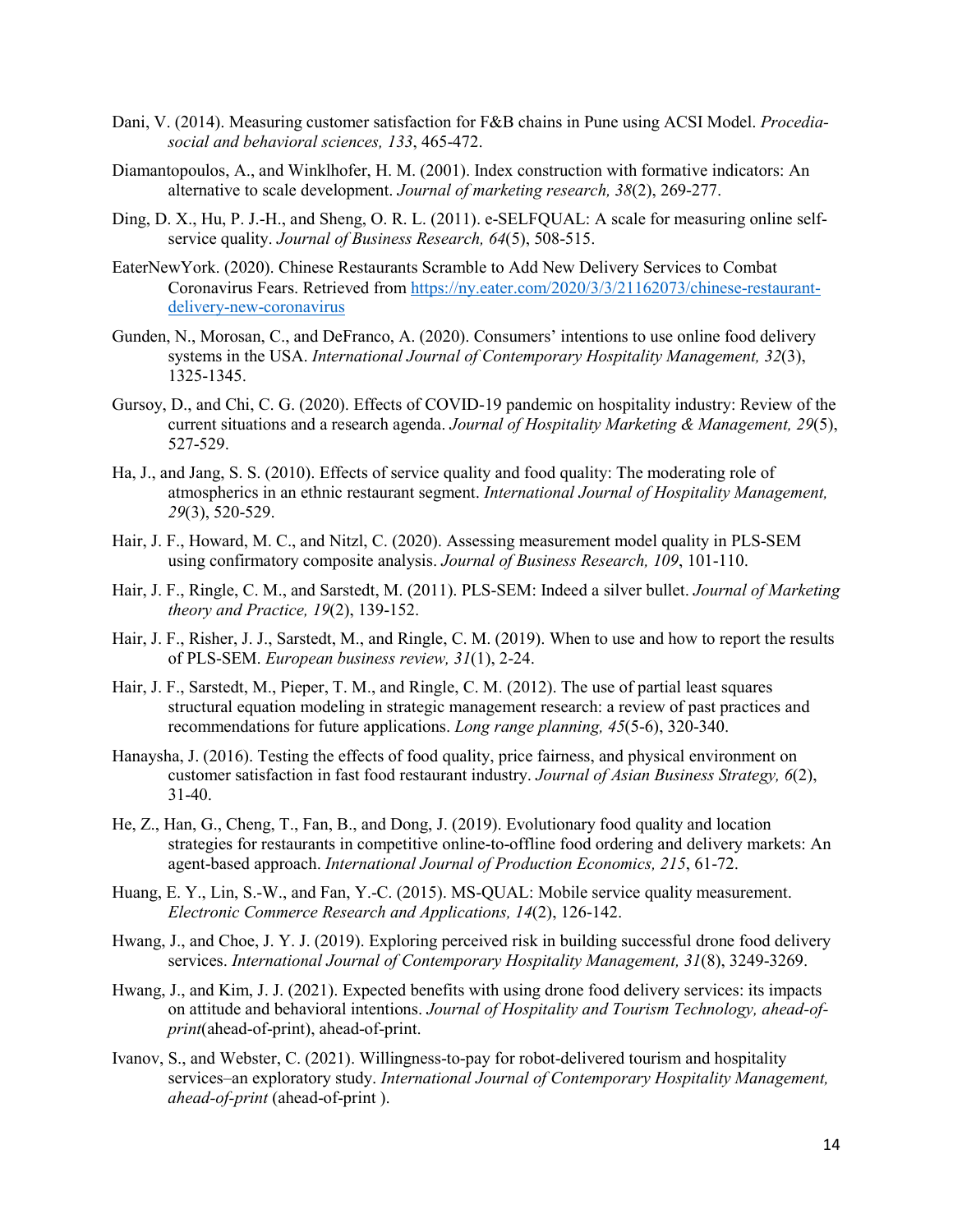- Jarvis, C. B., MacKenzie, S. B., and Podsakoff, P. M. (2003). A critical review of construct indicators and measurement model misspecification in marketing and consumer research. *Journal of consumer research, 30*(2), 199-218.
- Jiang, Y., and Wen, J. (2020). Effects of COVID-19 on hotel marketing and management: a perspective article. *International Journal of Contemporary Hospitality Management, 32*(8), 2563-2573.
- Kalampokis, E., Tambouris, E., and Tarabanis, K. (2013). Understanding the predictive power of social media. *Internet Research, 23*(5), 544-559.
- Kapoor, A. P., and Vij, M. (2018). Technology at the dinner table: Ordering food online through mobile apps. *Journal of Retailing and Consumer Services, 43*, 342-351.
- Kaur, P., Dhir, A., Talwar, S., and Ghuman, K. (2021). The value proposition of food delivery apps from the perspective of theory of consumption value. *International Journal of Contemporary Hospitality Management, 33*(4), 1129-1159.
- Kim, J., Kim, J., and Wang, Y. (2021). Uncertainty risks and strategic reaction of restaurant firms amid COVID-19: Evidence from China. *International Journal of Hospitality Management, 92*, 102752.
- Kim, W. G., Ng, C. Y. N., and Kim, Y.-s. (2009). Influence of institutional DINESERV on customer satisfaction, return intention, and word-of-mouth. *International Journal of Hospitality Management, 28*(1), 10-17.
- Kumar, S., and Shah, A. (2021). Revisiting food delivery apps during COVID-19 pandemic? Investigating the role of emotions. *Journal of Retailing and Consumer Services, 62*, 102595.
- Li, C., Mirosa, M., and Bremer, P. (2020). Review of Online Food Delivery Platforms and their Impacts on Sustainability. *Sustainability, 12*(14), 5528.
- Liu, W.-K., Lee, Y.-S., and Hung, L.-M. (2017). The interrelationships among service quality, customer satisfaction, and customer loyalty: Examination of the fast-food industry. *Journal of foodservice business research, 20*(2), 146-162.
- Marković, S., Raspor, S., and Šegarić, K. (2010). Does restaurant performance meet customers' expectations? An assessment of restaurant service quality using a modified DINESERV approach. *Tourism and Hospitality Management, 16*(2), 181-195.
- Mattila, A. S. (2001). Emotional bonding and restaurant loyalty. *Cornell Hotel and Restaurant Administration Quarterly, 42*(6), 73-79.
- Namkung, Y., and Jang, S. (2007). Does food quality really matter in restaurants? Its impact on customer satisfaction and behavioral intentions. *Journal of Hospitality & Tourism Research, 31*(3), 387- 409.
- Oliver, R. L. (1980). A cognitive model of the antecedents and consequences of satisfaction decisions. *Journal of marketing research, 17*(4), 460-469.
- Ray, A., Dhir, A., Bala, P. K., and Kaur, P. (2019). Why do people use food delivery apps (FDA)? A uses and gratification theory perspective. *Journal of Retailing and Consumer Services, 51*, 221-230.
- Shmueli, G. (2010). To explain or to predict? *Statistical science, 25*(3), 289-310.
- Shmueli, G., and Koppius, O. R. (2011). Predictive analytics in information systems research. *MIS quarterly*, 553-572.
- Song, H., Ruan, W. J., and Jeon, Y. (2021). An integrated approach to the purchase decision making process of food-delivery apps: Focusing on the TAM and AIDA models. *International Journal of Hospitality Management, 95*, 102943.